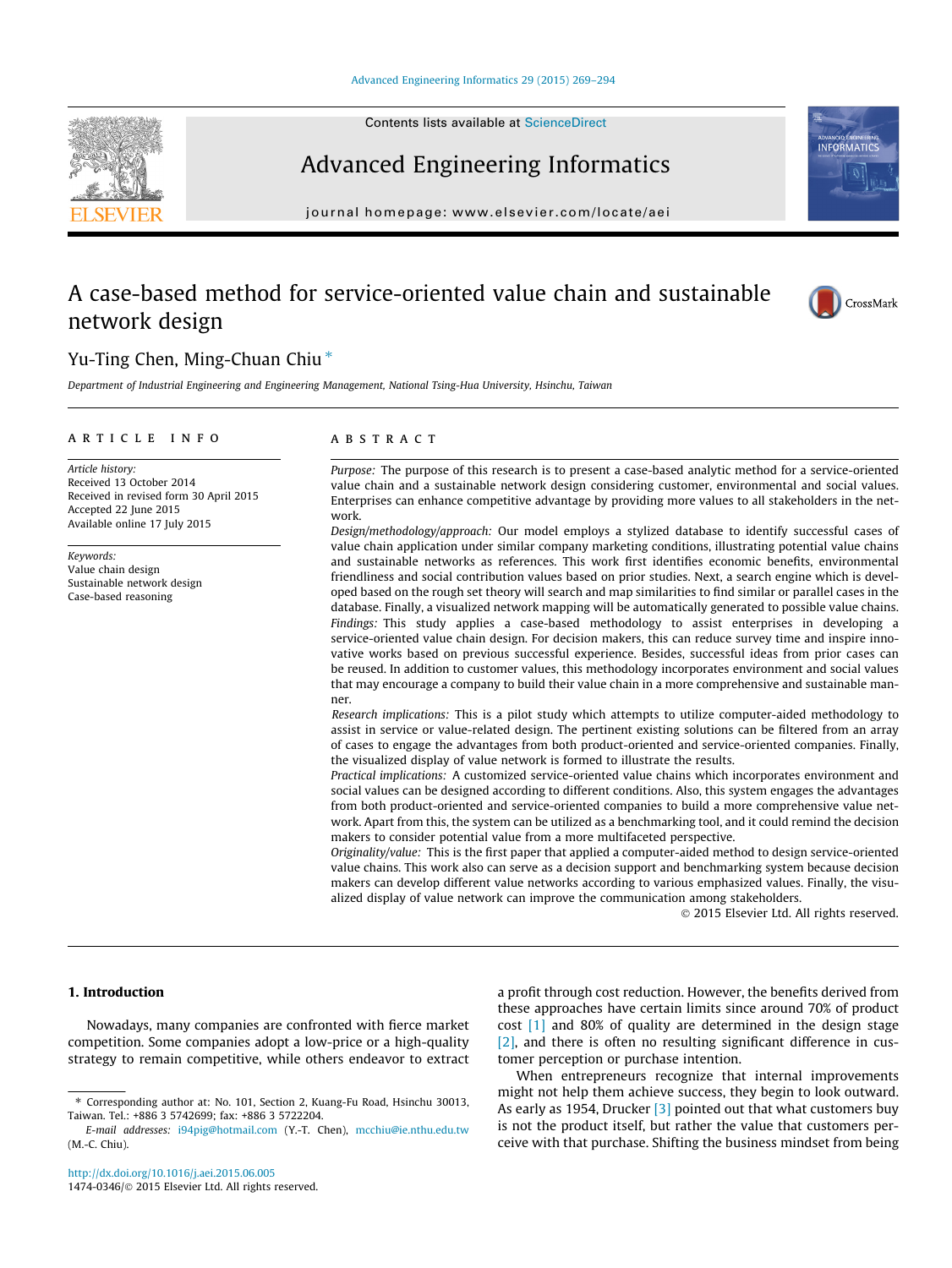product-oriented to being service-oriented has become the mainstream. The concepts of servitization and the service-oriented value chain have evolved as a direct result of that shift. Apart from the customer value, environmental and social values are also taken into consideration in the concepts of servitization and the service-oriented value chain. With these three perspectives, a sustainable value system can be constructed.

Using Manzini and Vezzoli [\[4\]](#page--1-0) as an example, consider an AMG solar heat selling service. This is a service about selling heat instead of selling water heaters as the final product. With this service, customers no longer need to deal with any maintenance problem, because the service provider will take care of those chores. The company can attract interesting suppliers or partners to build a network, while also looking for efficient ways to properly manage existing resources and reduce any of the environmental impacts.

However, while servitization, service-orientation concepts, and their relations to sustainability have been introduced, many companies still have difficulty in identifying, creating and delivering the sought-after value to their customers and partners. Besides, there are too many ill-defined variables such as comfort, equity, and health involved in the sustainable value system. The way for companies to achieve sustainability is unknown and the most of variables are hard to precisely define.

Therefore, the purpose of this research is to create a case-based system that can be used to inform and instruct decision makers to help them with developing a sustainable network (including both environmental and social sustainability) linked by a value chain. Case-based system is a decision-making procedure which can suggest a decision based on past experience. Case-based reasoning is a fundamental problem solving paradigm which can utilize the specific experience to generate solutions. With this system, fundamental and repetitive search work is executed automatically. The decision makers can capture and employ solutions from previous successful cases as guideline to inspire value creation and innovation through a case-based system. This paper includes a visualized network display framework that shows the results of final decisions, allowing the value network design process to interactively use a what-if analysis.

The organization of the paper is as follows: Section 2 presents a literature review of three main topics: Section 2.1 describes case-based reasoning, its background, supported methodology and applications; Section [2.2](#page--1-0) addresses value chain and value network analysis; and Section [2.3](#page--1-0) introduces values identification. Section [3](#page--1-0) proposes a case-based method illustrating how to devise a service-oriented value chain design, while taking environmental and social values into consideration. In Section [4](#page--1-0), data from a car rental business is used to demonstrate the system's operation. In the last Section, conclusions and contributions are addressed.

## 2. Literature review

### 2.1. Case-based reasoning

When people learn how to do something new, they may rely on previous knowledge or experience [\[5\]](#page--1-0). Case-based reasoning (CBR) is a decision-making procedure that mimics the human decision-making process. It is based on the premise that although people can make a decision based on experience, they cannot always access the most appropriate information they need to make that decision. CBR is applied to solve a new problem based on previous similar situation, and to reuse the knowledge and experience from that situation  $[6]$ . Its definition was stated by Watson  $[7]$ , 'A case-based reasoner solves problems by using or adapting solutions to old problems.' A CBR-cycle is often used to describe the system framework and features with active elements: retrieve, reuse, revise and retain [\[6\].](#page--1-0) Fig. 1 illustrates the typical CBR process. After entering the problem description of a new case, a CBR system retrieves cases from a database and screens out the relevant cases according to their similarity to the new concept. Second, it reuses the solution or relevant information from the most similar screened-out cases, and third, it revises the provided solution if necessary. Fourth and the last, the CBR system retains the experience related to the new cases to increase the system's knowledge base as the reference for future problem solving.

While there are various types of AI decision-making methodology, CBR is appropriate when knowledge is incomplete or sparse. In contrast to a traditional AI system that provides a deterministic solution, a CBR system attempts to provide users with solutions based on past experience. Regardless of whether the solutions are always optimal or even correct, the CBR system provides users with answers in a simple and straightforward way [\[5\]](#page--1-0).

CBR systems have been widely applied in many areas, and in medical field, CBR system is recognized to solve the tasks by previous studies. Numerous studies have utilized CBR to support the diagnosis process. Garrell i Guiu et al. [\[8\]](#page--1-0) combined CBR and Genetic Algorithms to diagnose breast cancer automatically. Huang et al. [\[9\]](#page--1-0) integrated CBR with data mining techniques to develop a model of chronic disease prognosis and diagnosis. Begum et al. [\[10\]](#page--1-0) summarized 34 CBR systems or projects in the health science, and revealed the recent trend that multiple -purpose CBR has become necessary. Besides, AI techniques and other methods should be combined to improve the system, such as Artificial Neural Networks, Genetic Algorithms, and Fuzzy. Furthermore, in innovative design domain, CBR can serve as a con-sulting system to assist users. Yang and Chen [\[11\]](#page--1-0) integrated CBR system and TRIZ inventive principles to accelerate eco-innovation



Fig. 1. Case-based reasoning (CBR) cycle [\[6\].](#page--1-0)